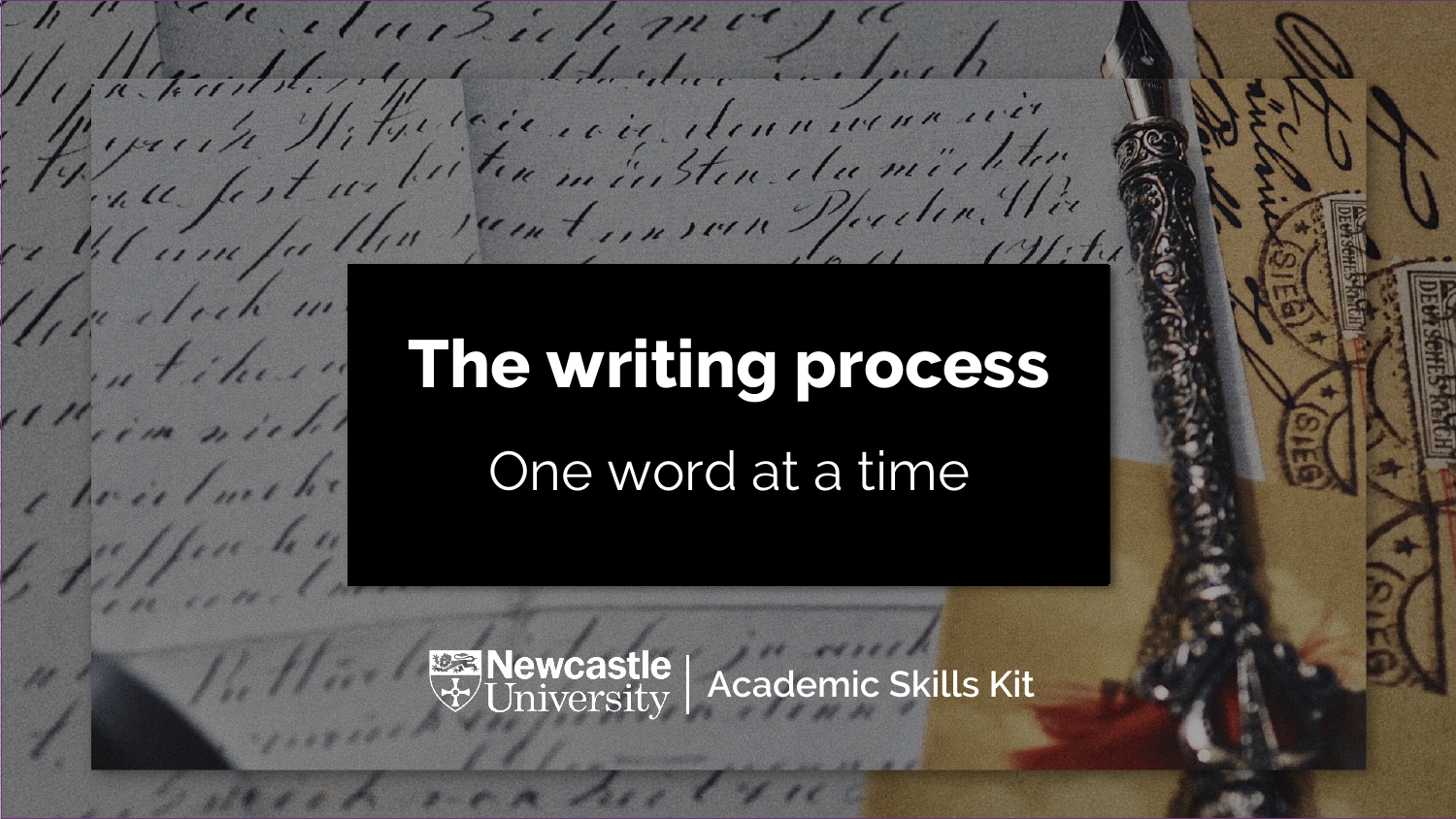# **The writing process**

If you are feeling a bit overwhelmed with how to begin a piece of assessed written work, it is worthwhile thinking about writing as a process as opposed to a final product.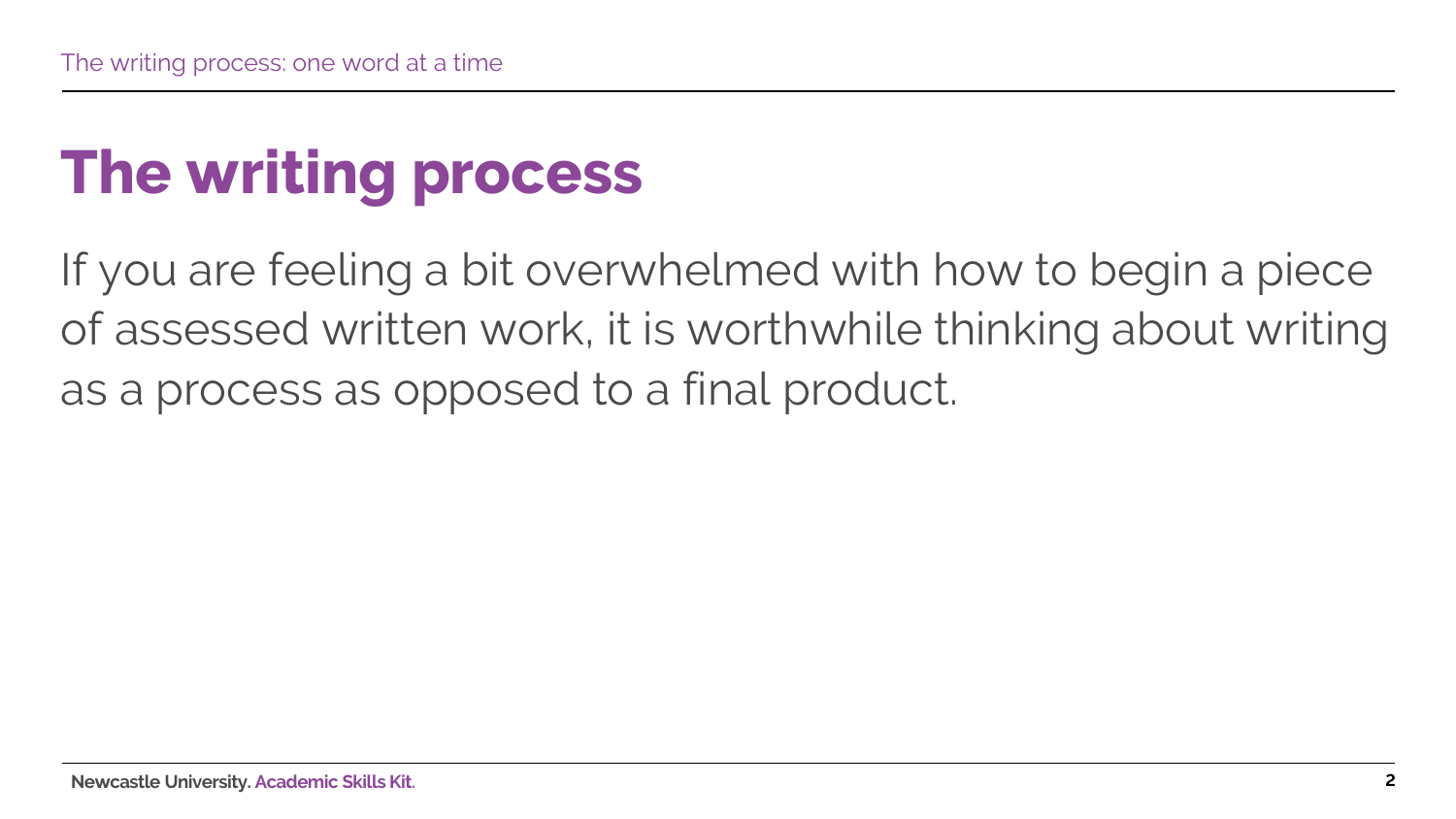#### **The writing process continued**

Thinking about it in this way means that you break the task down into smaller manageable chunks, but you can also review, reflect and edit your work as you go along.

This means that you are more likely to address the question you've been set and ensure that your work meets the marking criteria.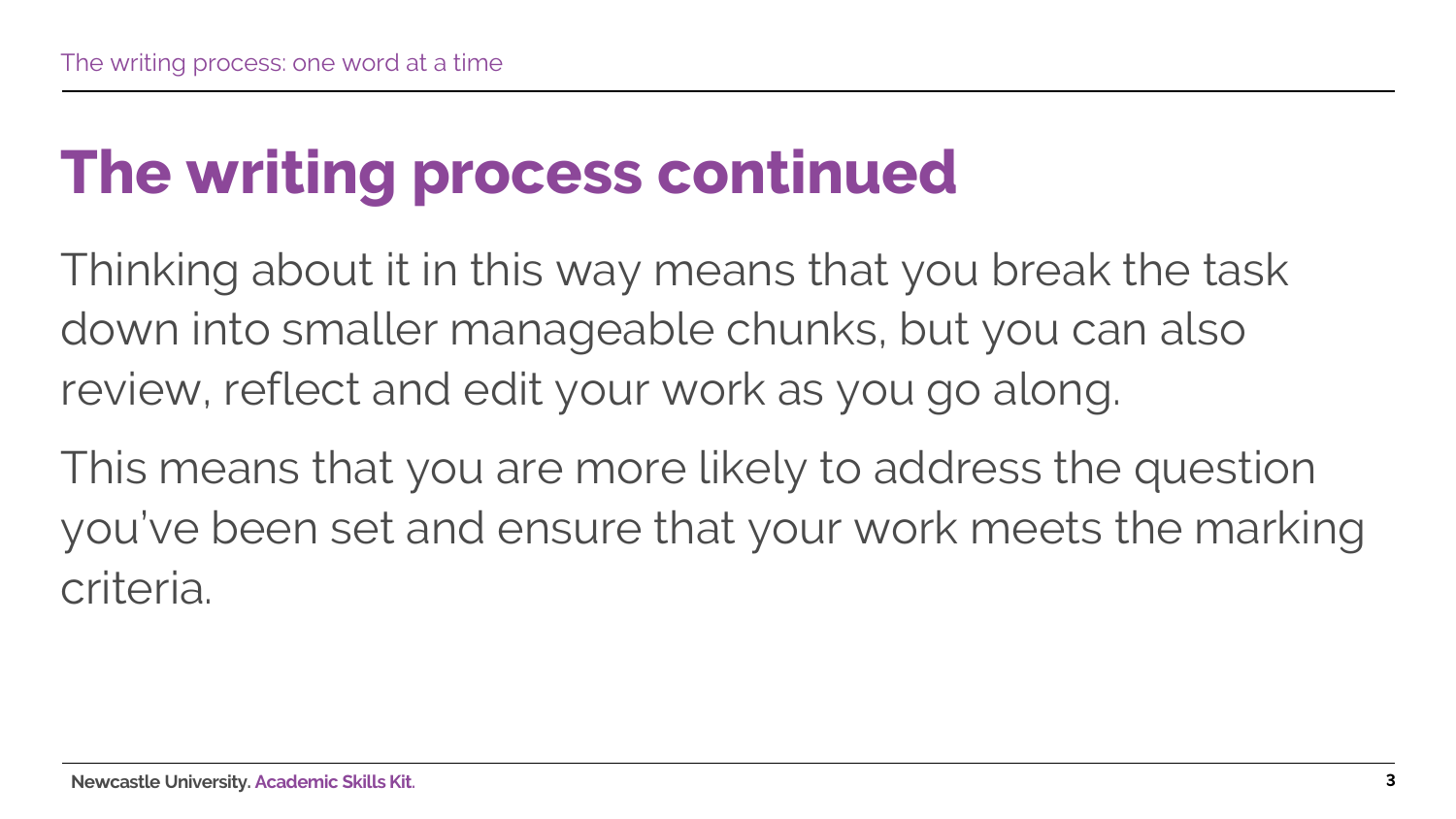#### **The stages/ process of writing**

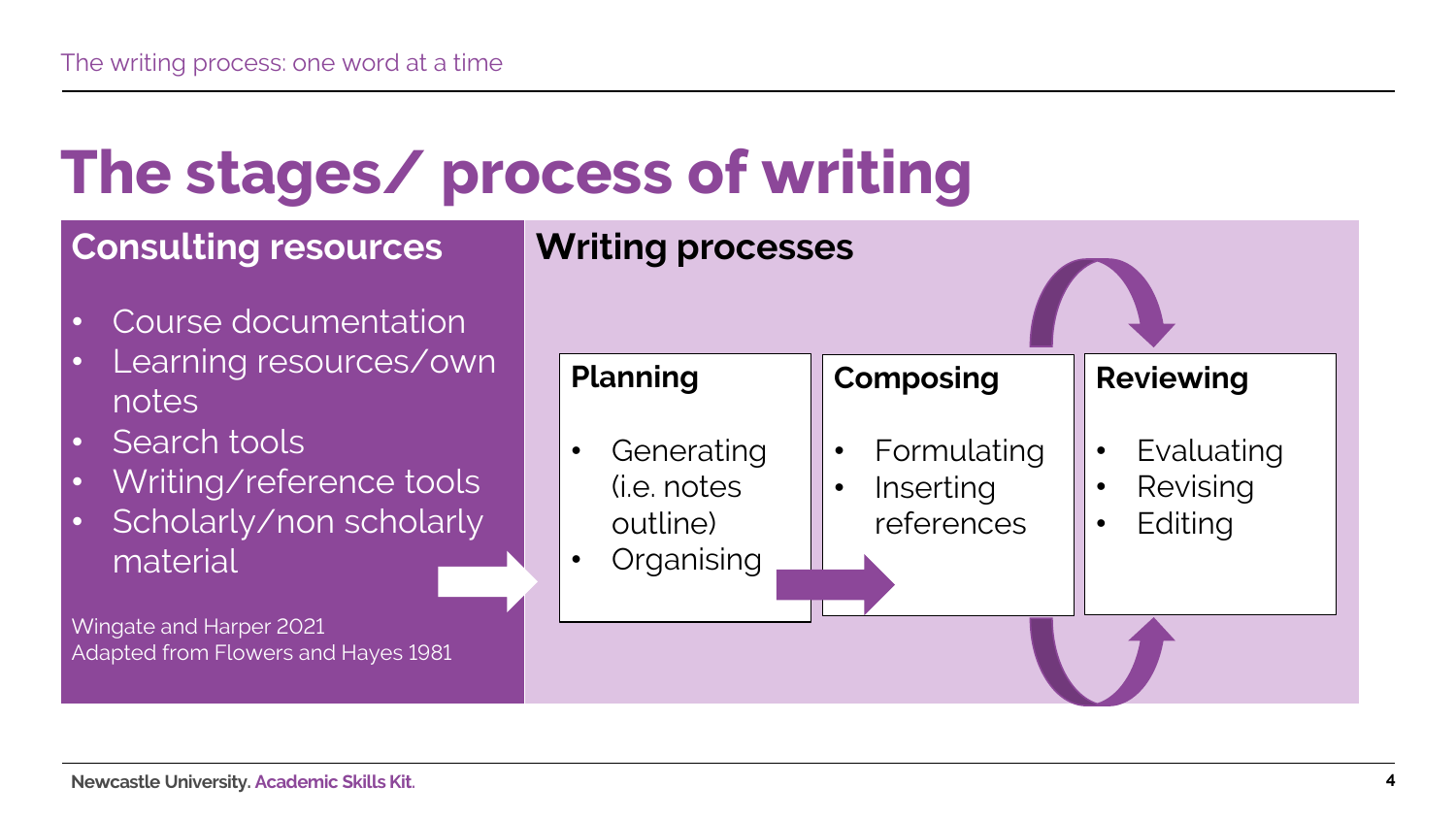# **Viewing writing as a process**

- Don't think of writing as a start to finish process- it isn't a race!
- Remember that you are likely to go back and forth between sections
- For example, you might draft a paragraph using evidence you've found, but as you read you may find more evidence, so you can go back, review and edit your initial paragraph.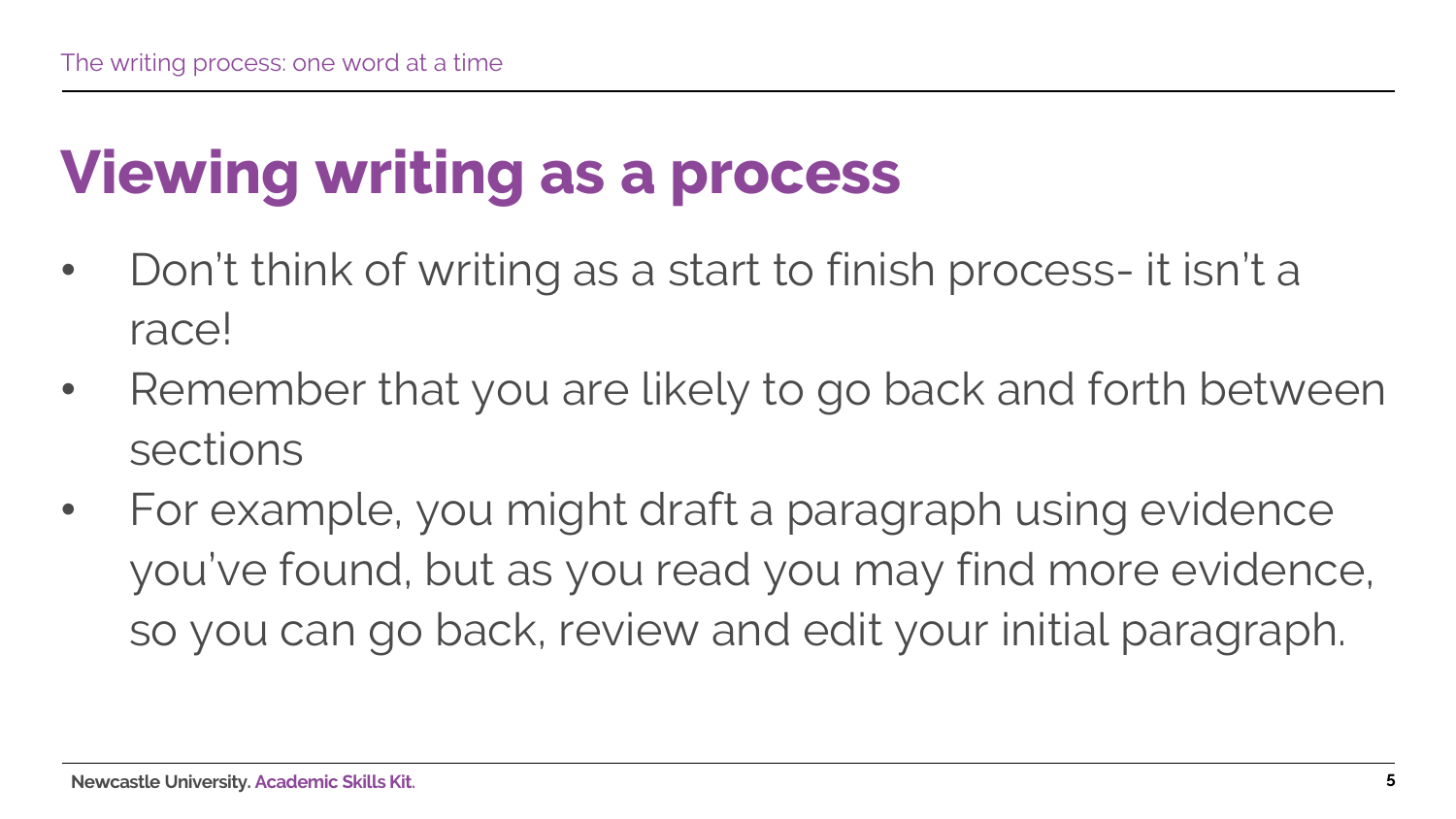# **Planning**

This includes:

- Looking over the marking scheme
- Looking over the question set
- Making up a rough overview of the work and the various sections required ( it can be as detailed or minimal as you like) although avoid falling into the trap of overplanning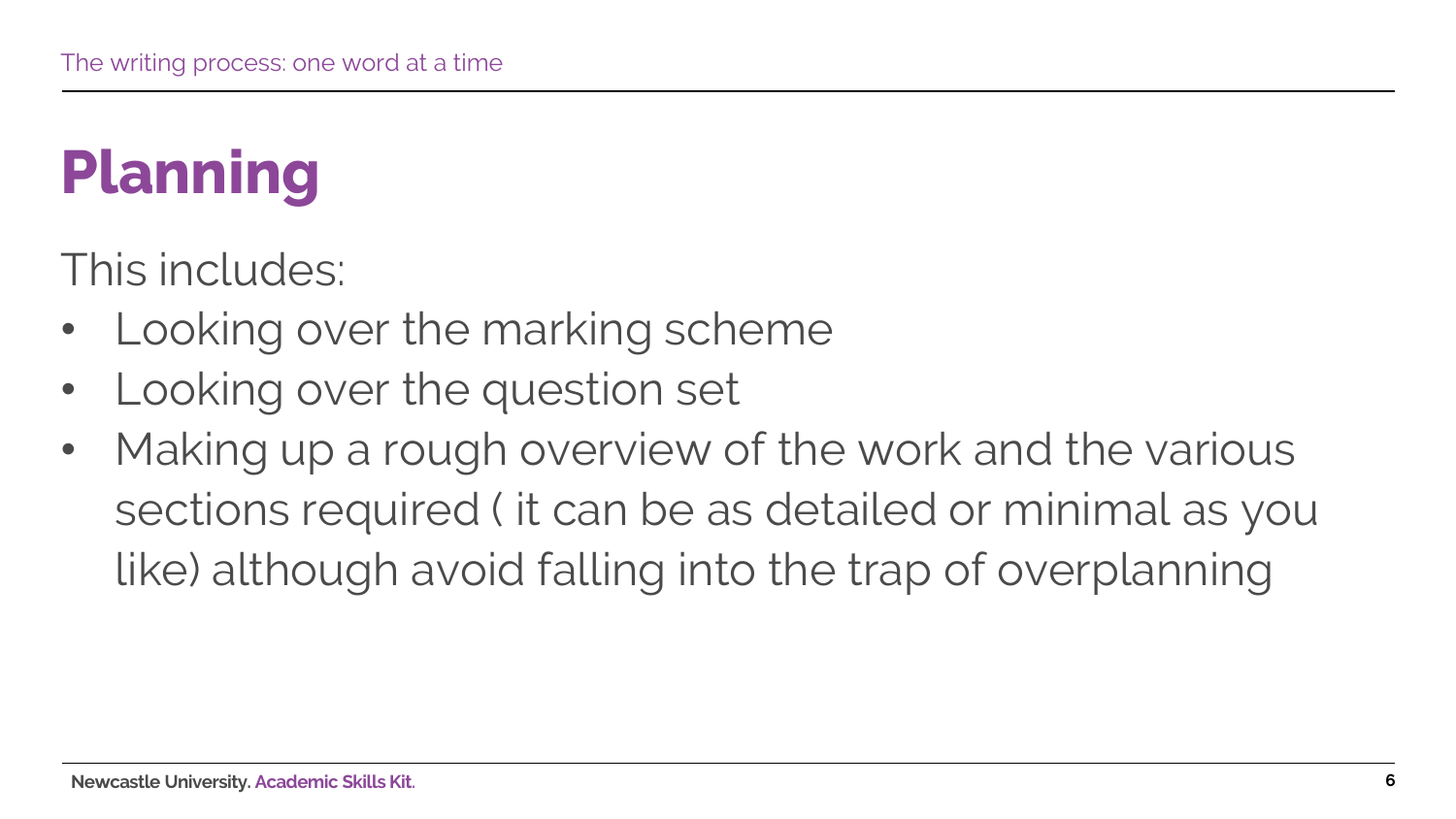# **Why plan?**

- Planning and looking over the materials will give you a clear idea of what the marker is looking for
- It provides starting point for generation of ideas
- It gives you time to develop a clear overview of what you'll write about
- It will guide you as you work through the assignment
- It will help ensure that you've included everything and addressed the task fully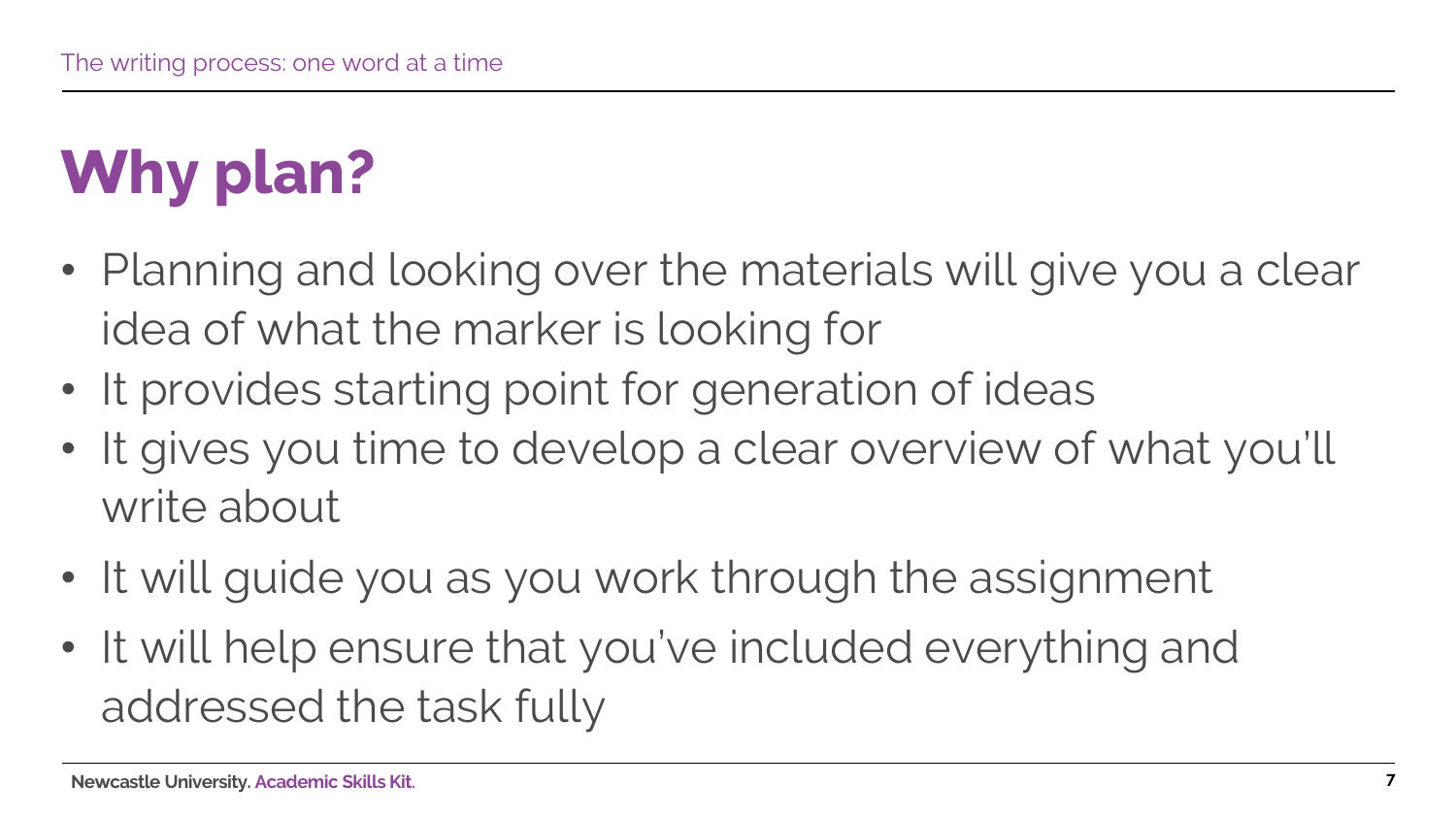### **Why plan? Continued**

- It will enable you to organise your argument and the evidence you'll use to support this
- It will enable you to establish connections between points
- It will also help you read with a clear purpose, as you'll be looking for material to support your point, as opposed to summarising relevant texts and adding them to your work.
- It will help your writing become more clear and focussed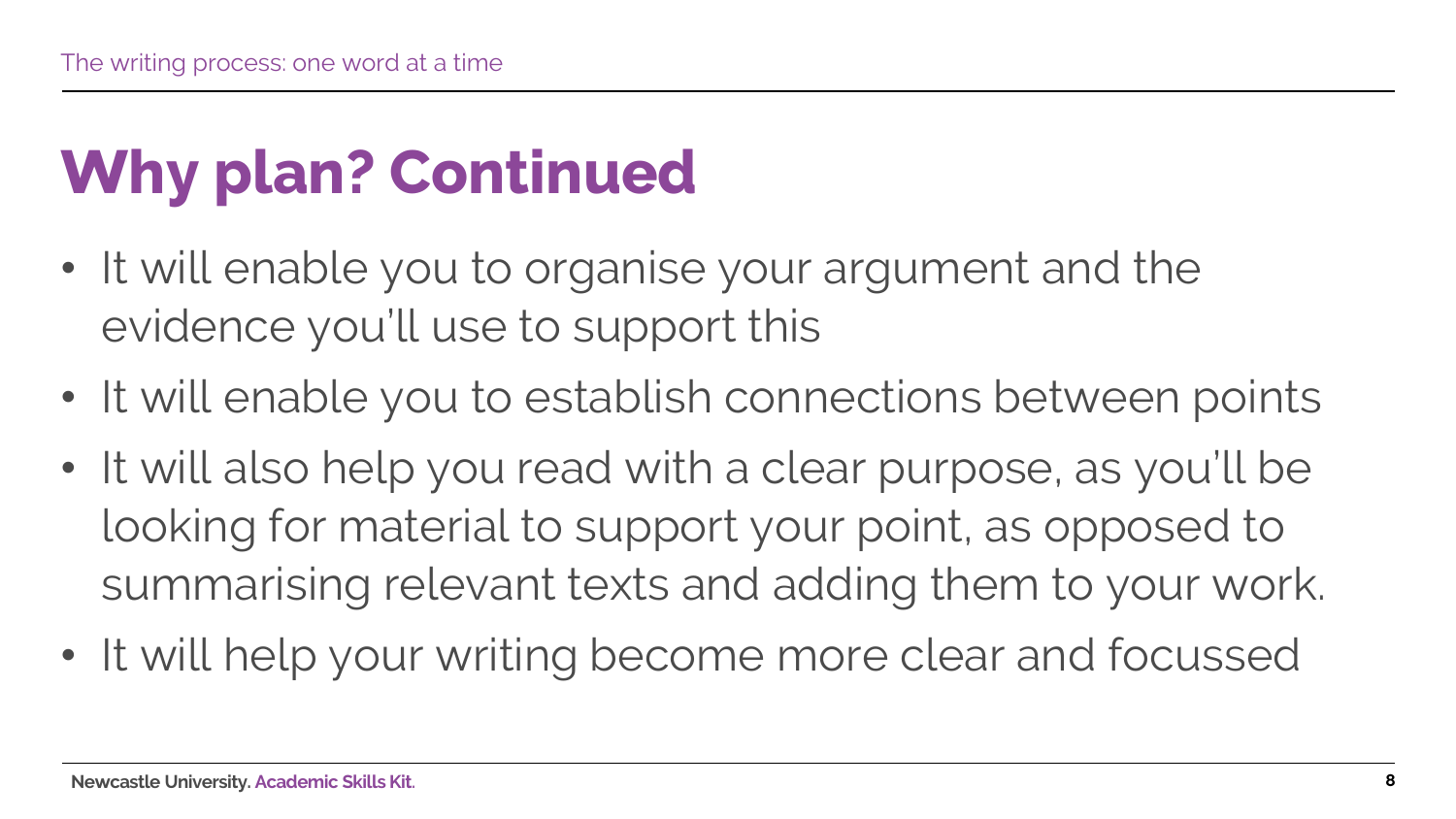### **Reading strategies**

It is worth reading broadly at first to get an overall picture of your topic.

In order to do this you'll use the materials you've been taught in lectures, look at your module reading list as well as other resources you've been directed to.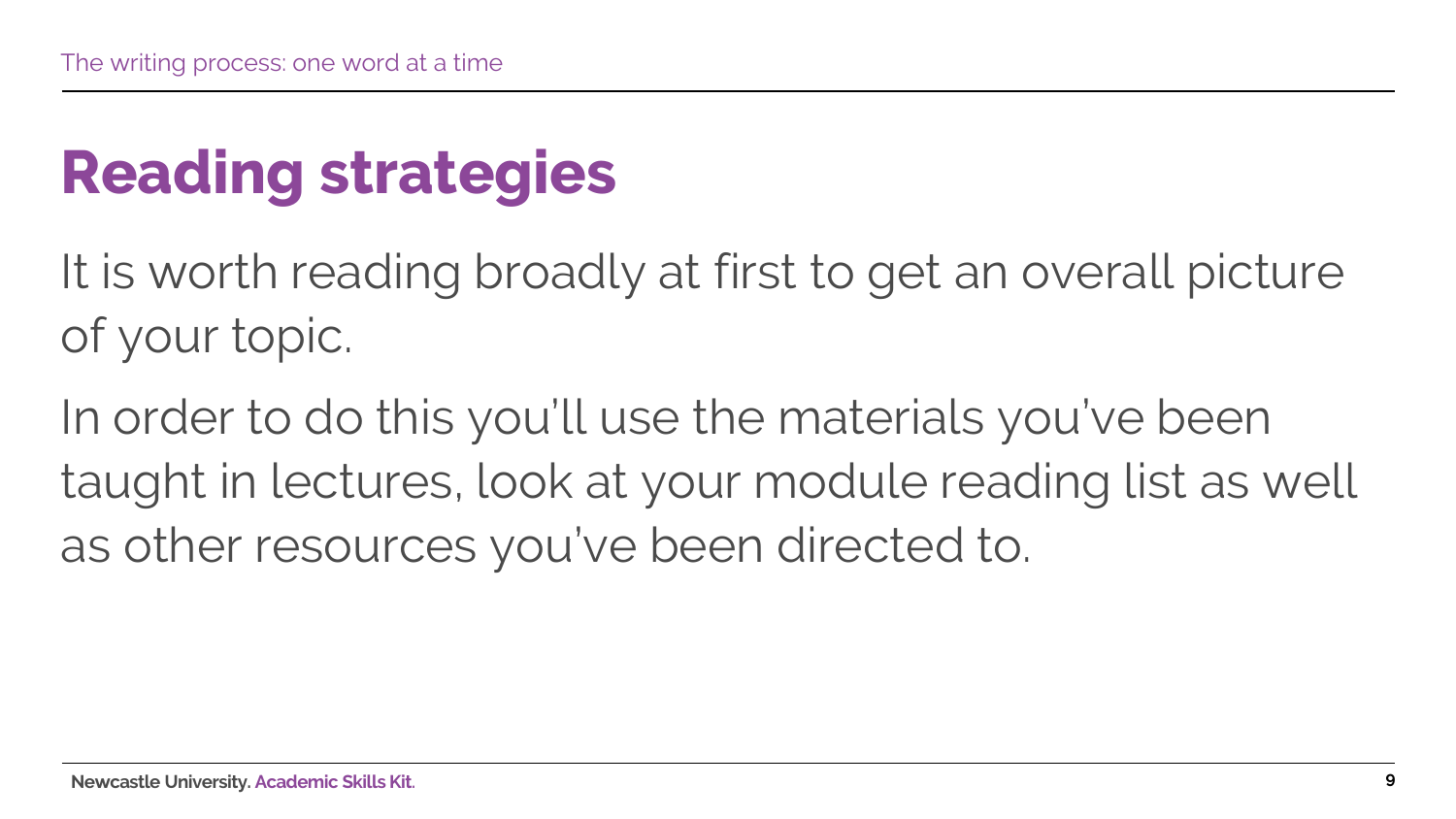# **Keep your assignment question handy**

At this stage (and throughout your work) it is a good idea to have the assignment question to hand so that you can refer to it. This will help you keep focussed on the task you've been set.

You'll then be in a position to decide how you want to respond to the assignment question. This will then help you source more detailed texts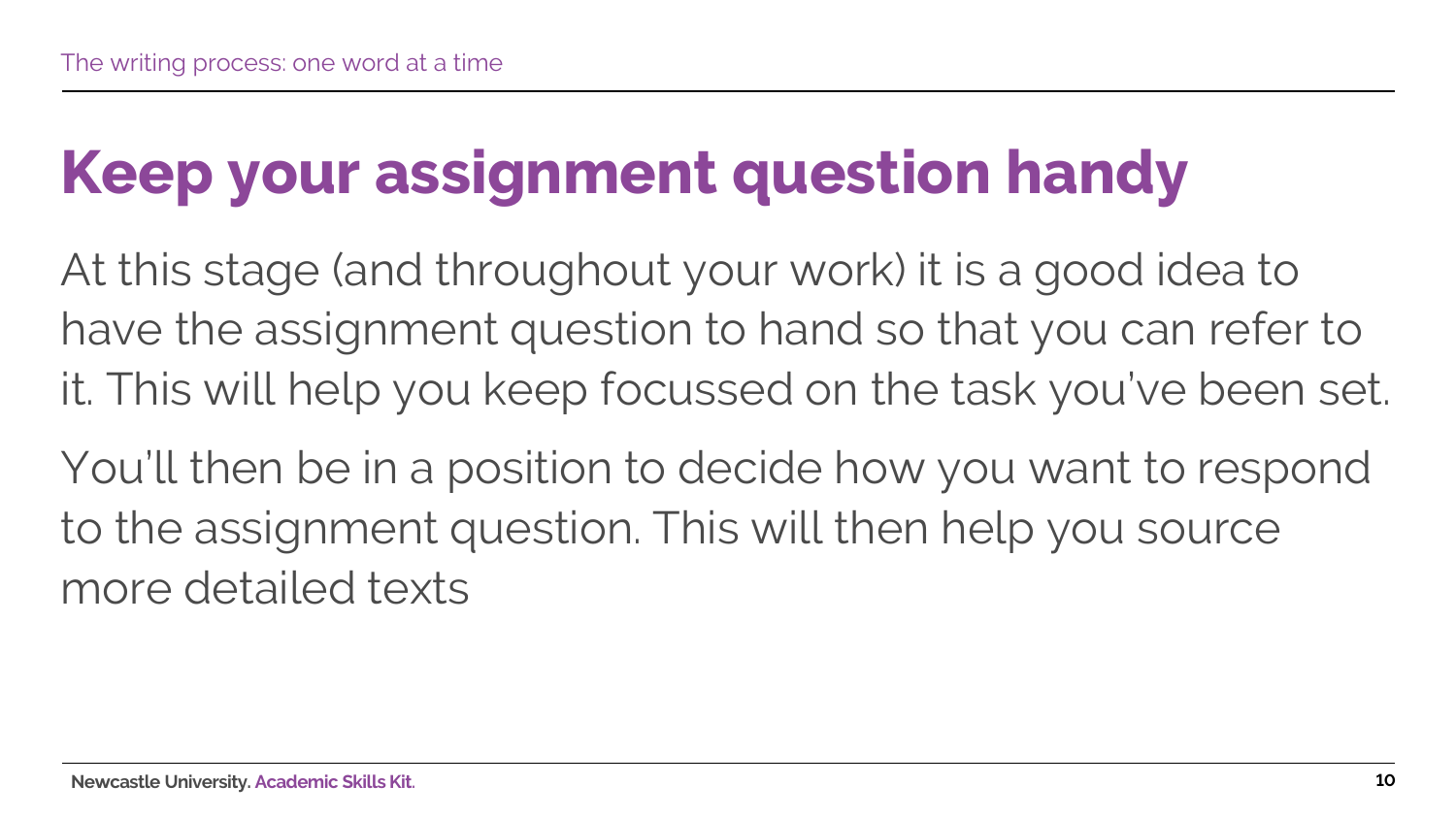# **Composition**

Use the rough plan as your basis, imagine building a house, start with the basic structure and then add the other features to this.



Photo by [Nathan Waters](https://unsplash.com/@nathangwaters?utm_source=unsplash&utm_medium=referral&utm_content=creditCopyText) on [Unsplash](https://unsplash.com/s/photos/construction?utm_source=unsplash&utm_medium=referral&utm_content=creditCopyText)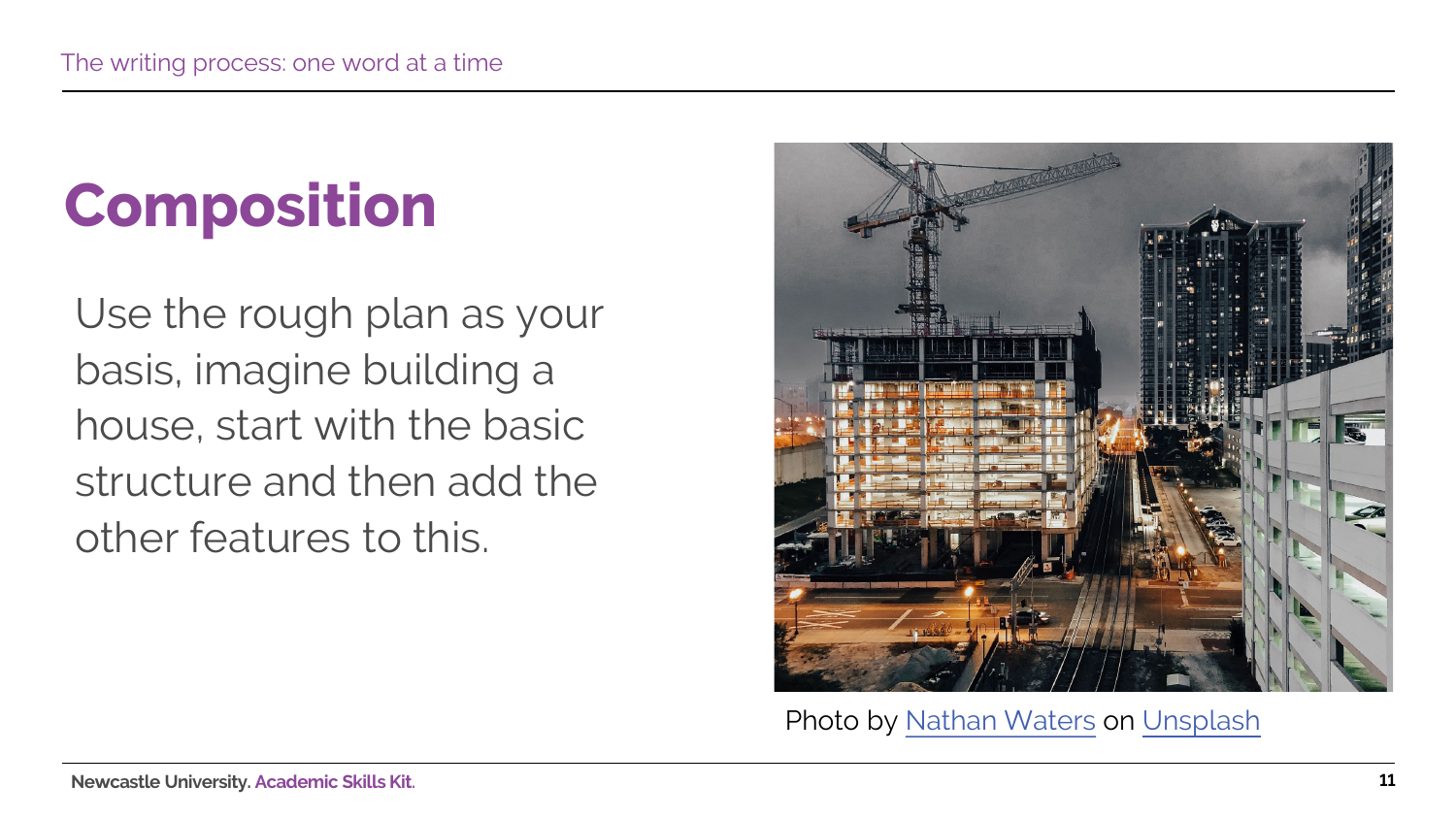#### **Use the plan to help you compose your work**

Use the rough plan as a guide:

- Begin formatting ideas and incorporating references to support your points.
- Think about how to structure and compose each paragraph and add the appropriate references.
- Remember it is important to integrate sources when you are writing, not simply summarise one text per idea.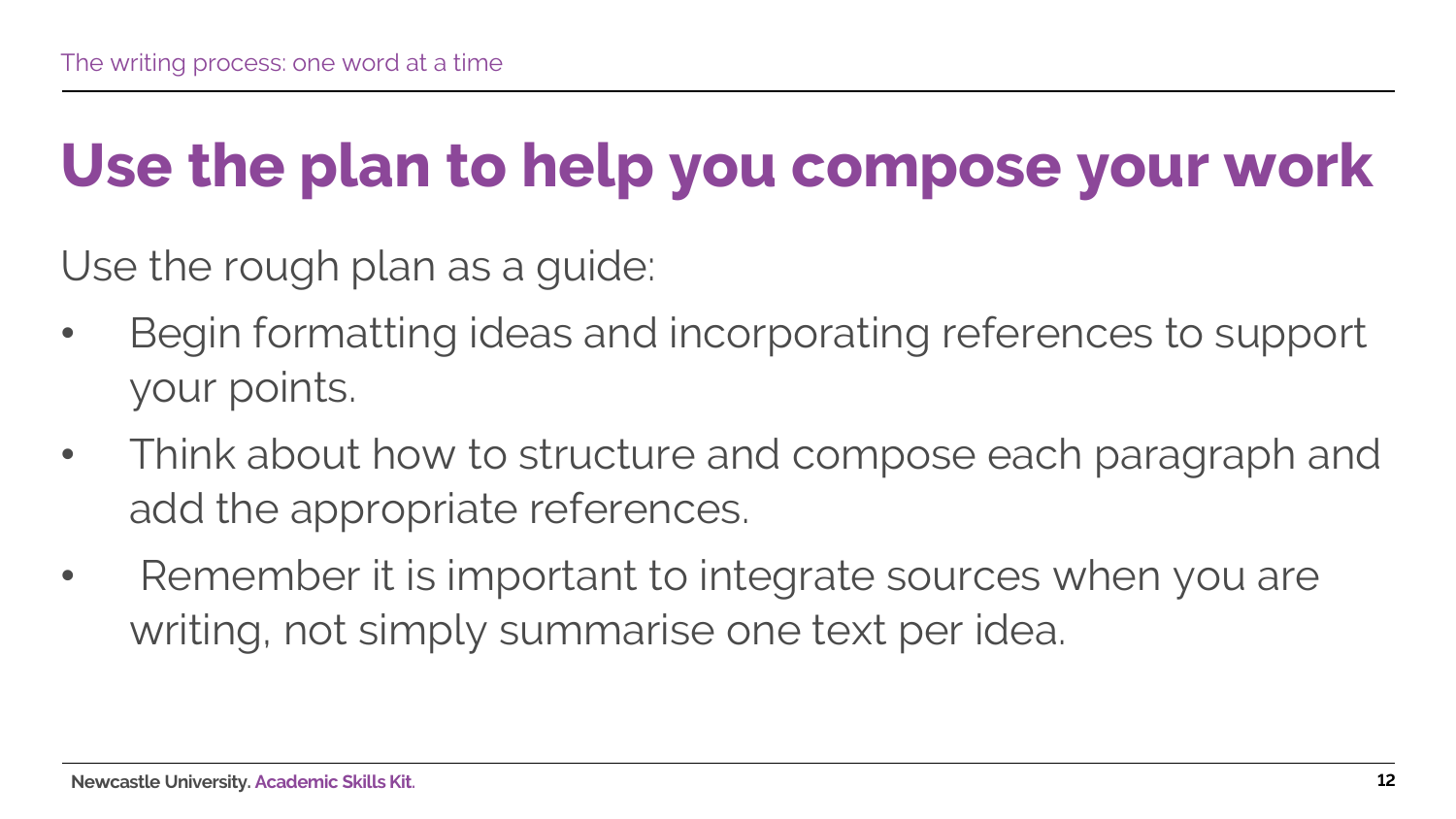